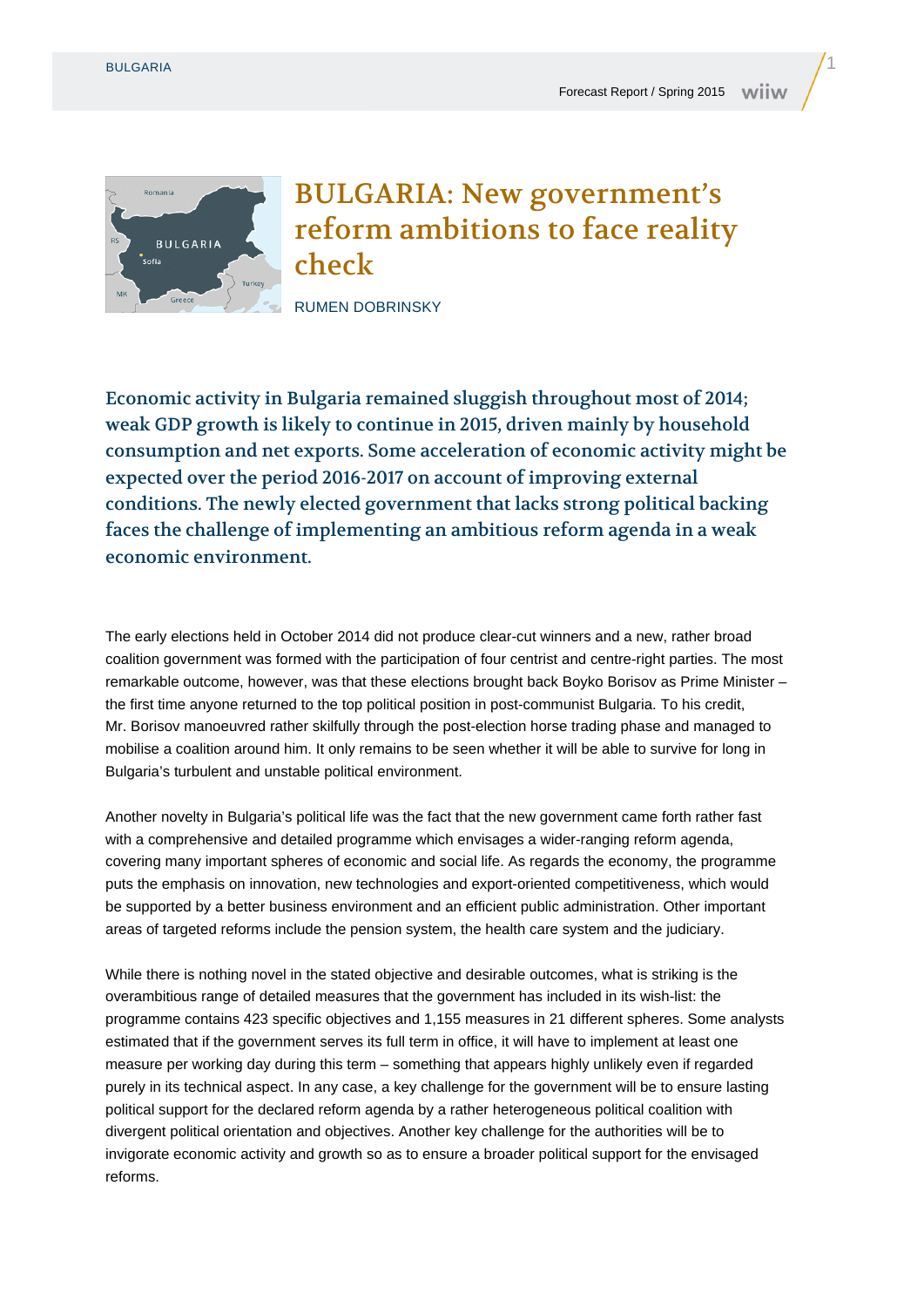Bulgaria's economic performance has been anaemic during the past several years and there are no indications of a possible notable upturn in the short run. Annual GDP growth in 2014 was marginally higher than in 2012 and 2013 and not much different from that in the EU as a whole. The catch-up process which was quite perceptible in the previous decade has all but petered out since the global financial turmoil of 2008/2009.

2014 was also marked by visible deflation, which was among the most pronounced in the EU. Bulgaria's deflation, however, does not appear to be domestically driven but rather imported. An important piece of evidence to this effect is the fact that domestic demand (both private consumption and gross fixed capital formation) grew in 2014 and made a positive contribution to GDP growth. There were also positive developments in the labour market in 2014: employment registered a modest upturn after several years of contraction. Hence one does not observe the typical signs of a vicious deflationary spiral (shrinking domestic demand exerting a downward pressure on prices and contributing to output contraction, labour shedding and further weakening of demand). Rather, being a small economy, dips in international prices are being transmitted through the channels of external trade.

On the supply side, it was the sectors of manufacturing and construction that contributed to the positive GDP growth in 2014. The external environment was not particularly favourable and net trade made a negative contribution to GDP growth. Bulgaria did suffer casualties related to the economic downturn in Russia and the conflict in Ukraine: in nominal terms exports to Russia in 2014 dropped by almost 10% from their 2013 level while exports to Ukraine dived by more than half. Positive growth was only registered in exports to the EU which supported the modest upturn in manufacturing.

The saga of the Corporate Commercial Bank failure ended with the closure of the bank and the initiation of a bankruptcy procedure. The Bulgarian National Bank postponed this decision until after the October elections in the expectation of a possible bailout by the newly elected government, something that did not materialise. The irony is that while there was no formal government bailout, the closure of CCB had serious implications for public finances due to the legal obligation to guarantee deposits of up to EUR 100,000 in accordance with the EU rules. As the Deposit Insurance Fund was not sufficiently endowed with resources to repay the full amount of CCB deposits, the government extended to the Fund, through an amendment in the 2014 budget, a 5.5-year loan amounting to BGN 2 billion (slightly more than EUR 1 billion) at an annual rate of 2.95%.<sup>1</sup> Repayments started at the beginning of December and within one month after the start of these operations, some BGN 3.25 billion of the estimated BGN 3.6 billion eligible for repayment were in fact restituted to their title holders.

In any case, there was no contagion from the CCB failure which remained strictly limited to that specific bank. Moreover, the overwhelming share of the repaid guaranteed deposits never left the banking system at all – they were just transferred to other banks. Overall, apart from the failed CCB, the Bulgarian banking system remains financially sound and has continued operating without interruptions. However, it is not clear yet what the fate of the asset side of the CCB balance sheet will be as the bankruptcy litigation (which has not started yet) hints at possible lengthy legal battles ahead.

Earlier in the year. BNB had argued that a speedy government bailout to keep the bank afloat would ultimately cost the public sector less. However, by that time, the previous government resigned and the parliament was dissolved so this option could not be acted upon.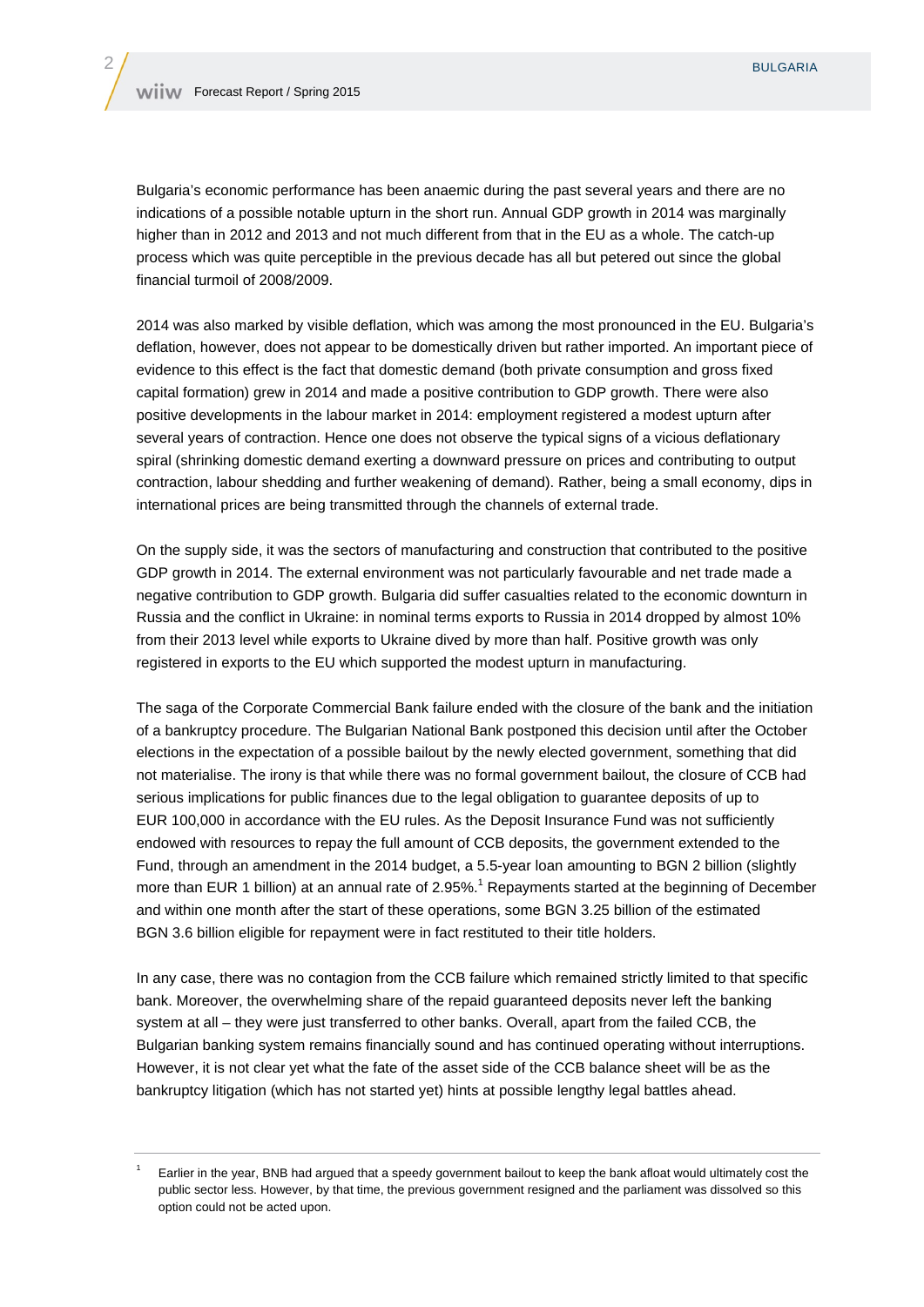Bulgaria's fiscal balance deteriorated considerably in 2014. In addition to the CCB intervention, the fiscal outturn was negatively affected by the deflationary trends (e.g. the falling oil prices resulted in lower excise revenue); for the year as a whole, fiscal revenue was some BGN 1 billion below the target. In November, the newly elected parliament voted amendments to the 2014 budget equivalent to a significant increase in the cash deficit, de facto legitimising the expected outturn (BGN 3 billion or some 3.7% of GDP). Given the large-scale deposit insurance commitments that the government took in 2014, the accrual deficit for the year is expected to be significantly higher.

One somewhat striking feature of Bulgaria's recent economic performance (which continued in 2014 as well) has been the persistent robust rise in real wages, by far surpassing productivity growth. In this divergent dynamics, Bulgaria is a clear outlier not only in Central and Eastern Europe but also within the EU. The recent deflationary trend is undoubtedly an important component in this equation; the low absolute level of nominal wages (by far the lowest in the EU) is probably another. However, the most important factor is probably a built-in inertia in the wage formation mechanisms, offsetting by and large its association with productivity. In 2013-2014 these effects were reinforced by some policy moves such as the increase in minimum wages as well as wage rises in the public sector. So far, there are no indications of competitiveness losses related to these developments.

In the final days of December, the parliament approved the 2015 budget under a rather conservative macroeconomic framework: GDP growth of 0.8% in 2015 and a cash deficit of 3% of GDP. However, the pessimistic growth assumption seems to be more an ex ante precautionary justification of possible overspending in the year. While there is no ground to expect a robust recovery, the recent short-term indicators suggest that in 2015 the real economy could probably fare better than these assumptions.

The short-term outlook for the Bulgarian economy has deteriorated only marginally from the autumn of 2014. Thus the current expectations are that in 2015 GDP will grow by some 1.5%, a rate similar to that registered in 2014 thanks to a modest support both from private consumption (the 2015 budget envisages two consecutive hikes in the minimum wage) and net exports. Lower oil prices should also have a beneficial effect on Bulgaria's real economic performance. The expected further upturn in the sectors of manufacturing and construction should allow for modest improvements in the labour market as well. Given the current external environment, inflation is likely to stay close to zero while the current account balance will probably remain in the positive territory.

No major changes in this pattern of economic performance can be expected in 2016 and 2017. Nevertheless, if there will be an overall amelioration in economic conditions in Europe in these years, as envisaged in the most recent EU Economic Forecast, chances are that there will also be a further gradual improvement in Bulgaria's economic performance with GDP growth figures of around 2%, also slightly below the autumn 2014 forecast.